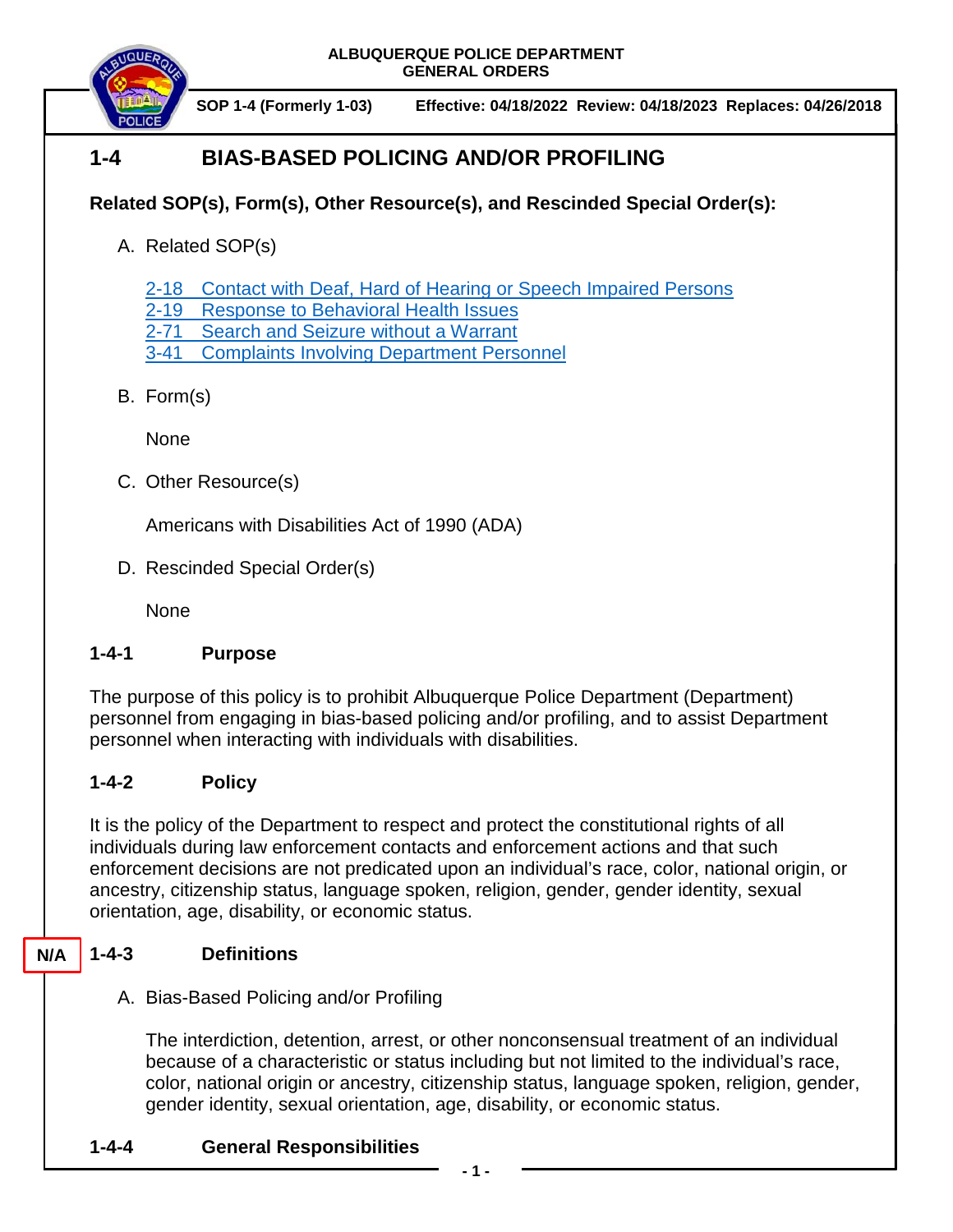| ALBUQUERQUE POLICE DEPARTMENT<br><b>GENERAL ORDERS</b> |                                                                                                                                                                                                                                                                                                                                                                                                                                                                                                                                                                                                                                                    |  |
|--------------------------------------------------------|----------------------------------------------------------------------------------------------------------------------------------------------------------------------------------------------------------------------------------------------------------------------------------------------------------------------------------------------------------------------------------------------------------------------------------------------------------------------------------------------------------------------------------------------------------------------------------------------------------------------------------------------------|--|
|                                                        | <b>SOP 1-4 (Formerly 1-03)</b><br>Effective: 04/18/2022 Review: 04/18/2023 Replaces: 04/26/2018                                                                                                                                                                                                                                                                                                                                                                                                                                                                                                                                                    |  |
|                                                        | A. Department Personnel                                                                                                                                                                                                                                                                                                                                                                                                                                                                                                                                                                                                                            |  |
|                                                        | 1. Department personnel shall not:                                                                                                                                                                                                                                                                                                                                                                                                                                                                                                                                                                                                                 |  |
|                                                        | a. Practice bias-based policing and/or profiling; or<br>b. Discourage any party from filing complaints about Department personnel whom<br>they believe are engaging in bias-based policing and/or profiling.<br>Department personnel shall avoid actions that could be interpreted as<br>İ.<br>constituting intimidation, coercion, or threatened retaliation against<br>community members to discourage or prevent them from filing complaints.                                                                                                                                                                                                   |  |
|                                                        | 2. Department personnel shall:                                                                                                                                                                                                                                                                                                                                                                                                                                                                                                                                                                                                                     |  |
| N/A                                                    | a. Provide the same level of police service to every community member<br>regardless of their race, color, national origin or ancestry, citizenship status,<br>language spoken, religion, gender, gender identity, sexual orientation, age,<br>disability, or economic status; and<br>b. Immediately report a violation of this Standard Operating Procedure (SOP) to a<br>supervisor (refer to SOP Complaints Involving Department Personnel for<br>sanction classifications and additional duties).                                                                                                                                               |  |
|                                                        | <b>B.</b> Sworn Personnel                                                                                                                                                                                                                                                                                                                                                                                                                                                                                                                                                                                                                          |  |
|                                                        | 1. Sworn personnel may take into account the reported race, ethnicity, or national<br>origin of a specific individual in the same way they would use specific information<br>regarding individual's physical characteristics (e.g., height, weight, hair color, etc.).                                                                                                                                                                                                                                                                                                                                                                             |  |
|                                                        | a. Investigative detentions, field contacts, traffic stops, arrests, searches, property<br>seizures, and forfeiture efforts shall be based on reasonable suspicion or<br>probable cause pursuant to the Fourth Amendment of the U.S. Constitution.                                                                                                                                                                                                                                                                                                                                                                                                 |  |
| C. Supervisor<br>5                                     |                                                                                                                                                                                                                                                                                                                                                                                                                                                                                                                                                                                                                                                    |  |
|                                                        | 1. A supervisor shall:                                                                                                                                                                                                                                                                                                                                                                                                                                                                                                                                                                                                                             |  |
| N/A                                                    | a. When notified, respond to all community member complaints of bias-based<br>policing and/or profiling;<br>b. Ensure the community member's complaint of bias-based policing and/or<br>profiling is handled in accordance with SOP Complaints Involving Department<br>Personnel (refer to SOP Complaints Involving Department Personnel for<br>sanction classifications and additional duties);<br>c. Ensure that all personnel under their supervision are familiar with this SOP; and<br>d. Continually monitor the activities of personnel under their supervision to identify<br>behaviors that may be indicative of a violation of this SOP. |  |
|                                                        | D. Academy Division Commander<br>$2 -$                                                                                                                                                                                                                                                                                                                                                                                                                                                                                                                                                                                                             |  |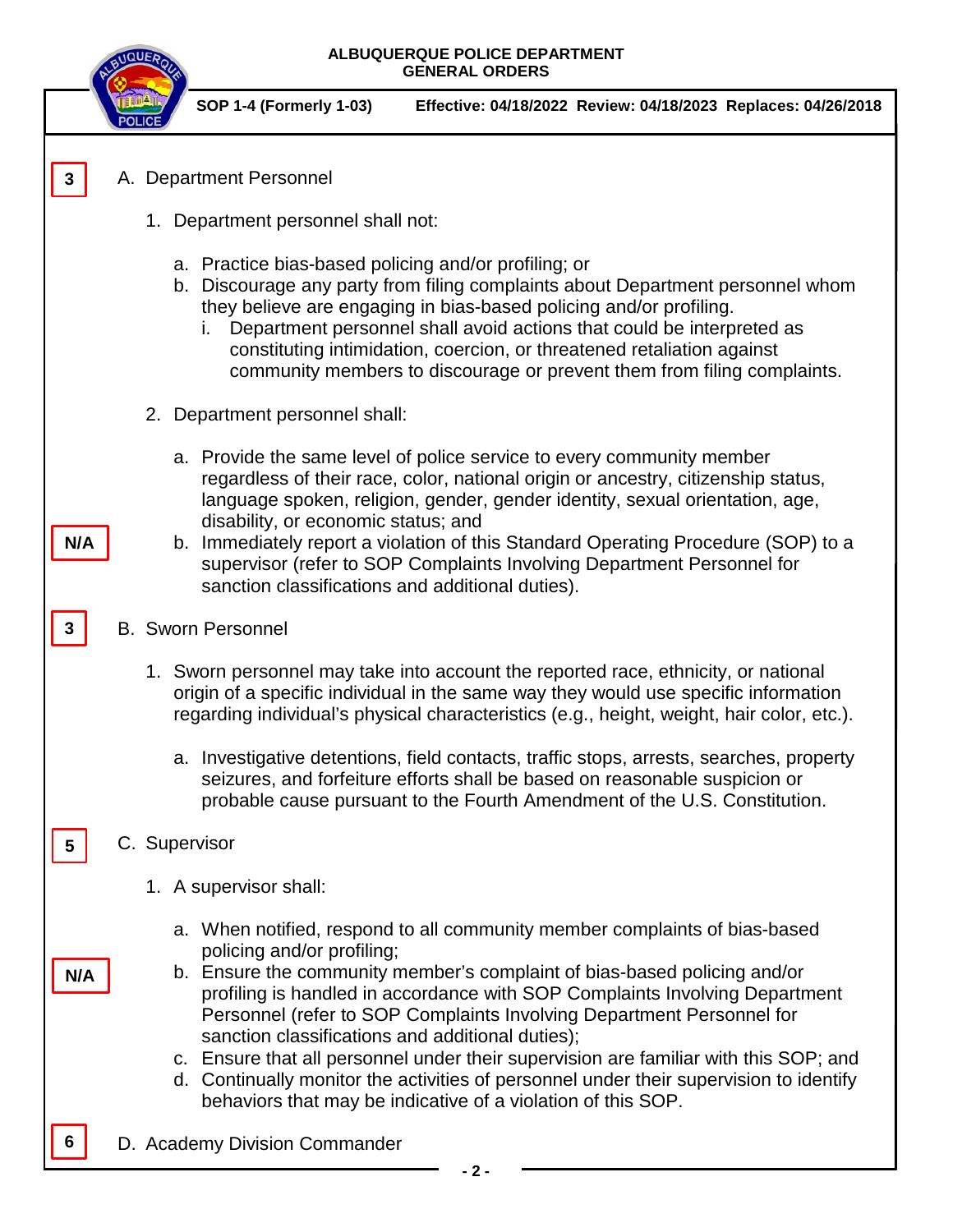| ALBUQUERQUE POLICE DEPARTMENT<br><b>GENERAL ORDERS</b>                                                                                                                                  |                                                                                |                                                                                                                                                                                                                                                                                                                                                                                                                                                                                                  |
|-----------------------------------------------------------------------------------------------------------------------------------------------------------------------------------------|--------------------------------------------------------------------------------|--------------------------------------------------------------------------------------------------------------------------------------------------------------------------------------------------------------------------------------------------------------------------------------------------------------------------------------------------------------------------------------------------------------------------------------------------------------------------------------------------|
|                                                                                                                                                                                         |                                                                                | <b>SOP 1-4 (Formerly 1-03)</b><br>Effective: 04/18/2022 Review: 04/18/2023 Replaces: 04/26/2018                                                                                                                                                                                                                                                                                                                                                                                                  |
| The Academy Division Commander shall ensure that all sworn personnel receive<br>training in bias-based policing and/or profiling issues, including legal aspects on an<br>annual basis. |                                                                                |                                                                                                                                                                                                                                                                                                                                                                                                                                                                                                  |
| $1 - 4 - 5$                                                                                                                                                                             |                                                                                | <b>Interacting with Individuals with Disabilities</b>                                                                                                                                                                                                                                                                                                                                                                                                                                            |
|                                                                                                                                                                                         | A. General Responsibilities                                                    |                                                                                                                                                                                                                                                                                                                                                                                                                                                                                                  |
|                                                                                                                                                                                         |                                                                                | 1. Pursuant to the Americans with Disabilities Act (ADA), the City of Albuquerque and<br>the Department as government entities are required to provide reasonable<br>accommodations to individuals who appear to have a disability, including people<br>with physical disabilities and people with mental disabilities.                                                                                                                                                                          |
|                                                                                                                                                                                         |                                                                                | a. As defined in the ADA, a reasonable accommodation may require Department<br>personnel to provide an individual with an accommodation that would not<br>ordinarily be provided to an individual who does not have a disability.<br>b. Providing a reasonable accommodation under the ADA does not violate the<br>provisions of this SOP.                                                                                                                                                       |
|                                                                                                                                                                                         |                                                                                | 2. When feasible, sworn personnel shall consider whether an individual's failure to<br>comply with their command is due to a medical condition, mental impairment,<br>physical limitation, developmental disability, language barrier, drug interaction,<br>behavioral crisis, or other factors beyond the individual's control. In such situations,<br>sworn personnel should consider whether specific techniques or resources would<br>help resolve the situation without resorting to force. |
| В.                                                                                                                                                                                      | Individuals Experiencing Homelessness and Individuals with a Mental Disability |                                                                                                                                                                                                                                                                                                                                                                                                                                                                                                  |
| N/A                                                                                                                                                                                     |                                                                                | 1. Community members with mental disabilities, including community members who<br>appear to be experiencing homelessness, are free to frequent public places without<br>being questioned or searched.                                                                                                                                                                                                                                                                                            |
| N/A                                                                                                                                                                                     |                                                                                | 2. Department personnel shall follow the requirements outlined in SOP Responses to<br>Behavioral Health Issues when interacting with individuals who may be affected by<br>a behavioral health disorder or who are experiencing a behavioral health crisis<br>(refer to SOP Response to Behavioral Health Issues for sanction classifications<br>and additional duties).                                                                                                                         |
|                                                                                                                                                                                         |                                                                                | 3. Sworn personnel shall not arrest someone to connect them with mental health<br>services.                                                                                                                                                                                                                                                                                                                                                                                                      |
|                                                                                                                                                                                         |                                                                                | a. Sworn personnel may take an individual to a mental health facility if that<br>individual appears to present a likelihood of serious bodily harm to themselves<br>or others due to a mental disability in order for a mental health professional to<br>determine whether the individual meets the criteria for involuntary civil<br>commitment.<br>- 3 -                                                                                                                                       |